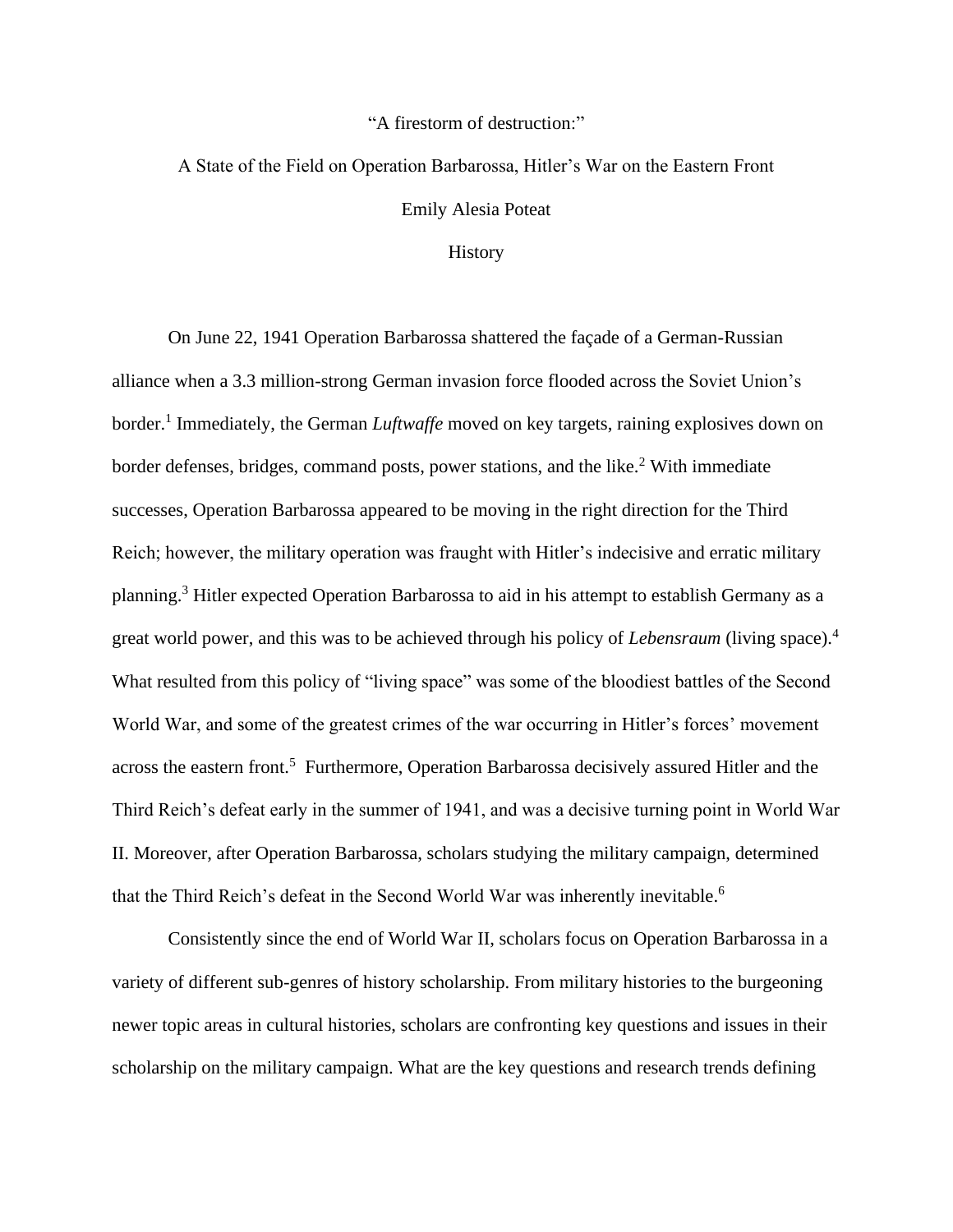the field on Operation Barbarossa, and how is genocide studies effecting new scholarship on the military campaign? The historiography on Operation Barbarossa made a concerted shift over time. This paper argues that the shift in the historiography is from the first military histories of Operation Barbarossa, which were published in the first decades following the conclusion of World War II; moreover, these histories inaugurated an apologist narrative seeking to excuse the *Wehrmacht* from the German atrocities committed on the eastern front. Furthermore this paper maintains that the histories shifted to a marked focus on the genocide studies, where the historiography has moved to reevaluate the role of the *Wehrmacht* in the atrocities committed during Operation Barbarossa. Moreover, this shift in the historiography is quite significant, as it demonstrates a reevaluation of the depth of German guilt in Nazi war atrocities and demonstrates a move to reassess the perceived innocence and virtue of the German *Wehrmacht.* 

Before one can begin an analysis on the state of the field, one first needs to understand the historiographical landscape that informed the present shift in the historiography towards ascertaining and analyzing the *Wehrmacht's* role in the atrocities carried out during Operation Barbarossa. Scholars who published on Operation Barbarossa in the immediate decades following World War II largely fell into two categories, those of extreme communist interpretations of the military campaign, and German apologist interpretations that sought to alleviate the *Wehrmacht* of guilt in the atrocities committed during Operation Barbarossa on the eastern front.<sup>7</sup> Moreover, these German apologist interpretations were largely written by former German *Wehrmacht* generals, and according to Stahel many bought into the preventative war theory, that espoused the idea that Germany was spurred to war because of Soviet expansionism in eastern Europe and was determined to attack Germany.<sup>8</sup> Contradicting the German apologist stance, the communist theories blamed Hitler, according to Stahel, and was supported by the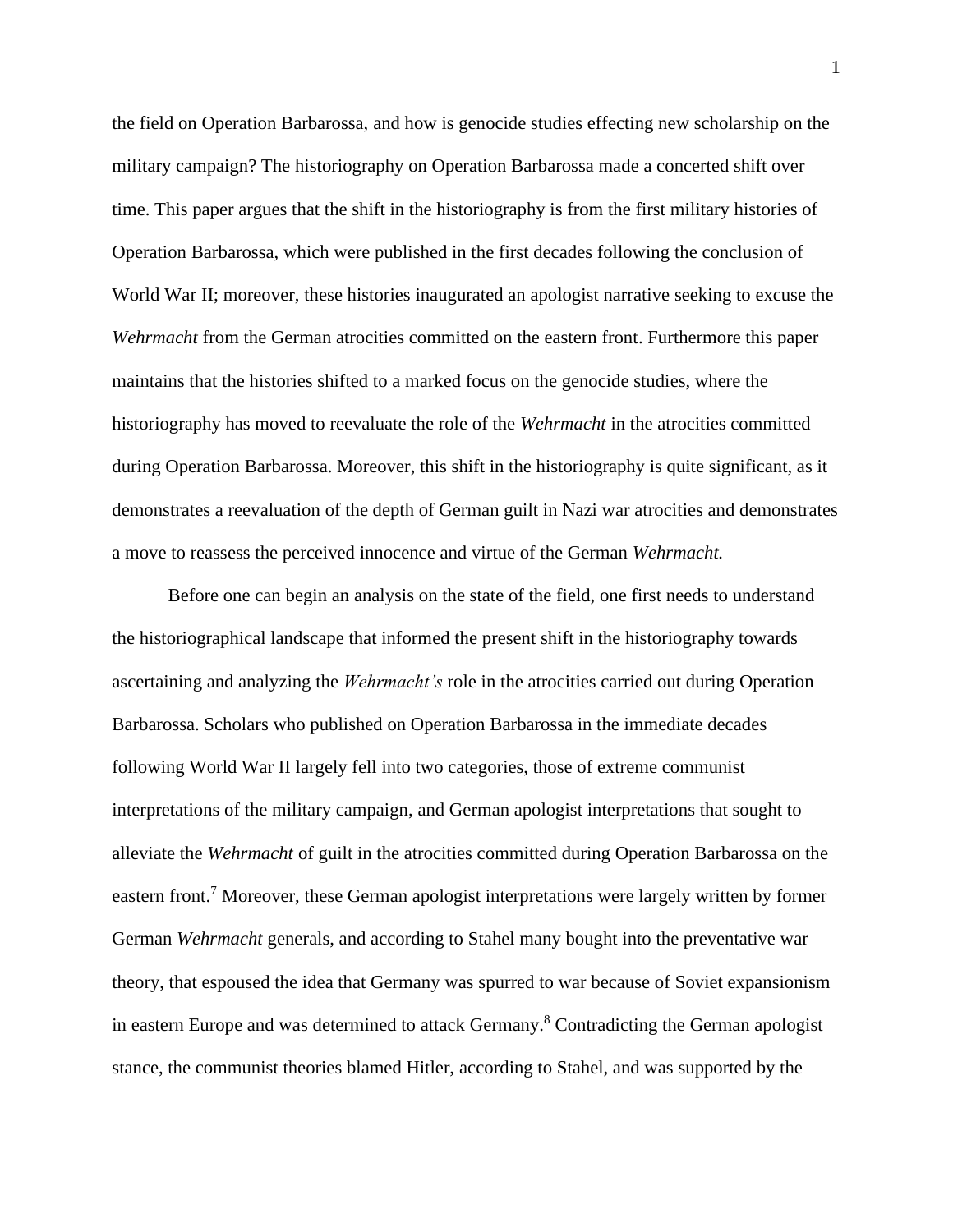Western capitalist powers that did not take seriously enough the need to contain Germany after World War I.<sup>9</sup> Prominent in this early movement in the scholarship were A. J. P Taylor's *The Origins of the Second World War* and Walter Hofer's *War Premeditated, 1939*. <sup>10</sup> According to scholars Stahel and Müller in their respective works, Taylor inaugurated the German apologist narrative, while Hofer inaugurated the communist apologist narrative.<sup>11</sup> For instance, Müller puts forth that Hofer in *War Premeditated, 1939* maintained that the Third Reich's invasion of the Soviet Union was premeditated and intentional, and built off the expansionary policies defining Germany at the time.<sup>12</sup> A direct response to Hofer's thesis was Taylor's *The Origins of the Second World War*. Stahel puts forth that Taylor in his historical account of the World War II went directly against Hofer's thesis by arguing that Hitler did not premeditate his attack on the Soviet Union. Rather, Taylor, according to Stahel, argued that Hitler was an opportunist that took opportunities as they arose, and as a result, Operation Barbarossa was simply a military opportunity.<sup>13</sup> Moreover, Müller posits that Taylor in *The Origins of the Second World War* sought to portray Hitler as desiring a peaceful revision to the Treaty of Versailles, and blamed all of World War II on all countries that participated in the war.<sup>14</sup>

These types of revisionist and apologist narratives extended well into the late 1960s, and the turn towards cultural histories that sought to reevaluate Operation Barbarossa in a critical way marked significant shift in the historiography. Seminal in this turn was Andreas Hillgruber's *Hitlers Strategie, Politik und Krigführung, 1940-*194, and it is important to discuss Hillgruber first in isolation from other scholars because of the sheer impact of his work. Critically, Hillgruber denotes that "an accurate evaluation…of Hitler's political and strategic thoughts concerning… a military solution of the Eastern problem is possible only by considering both his ideological and political 'program'…as they emerged in several stages," and by separating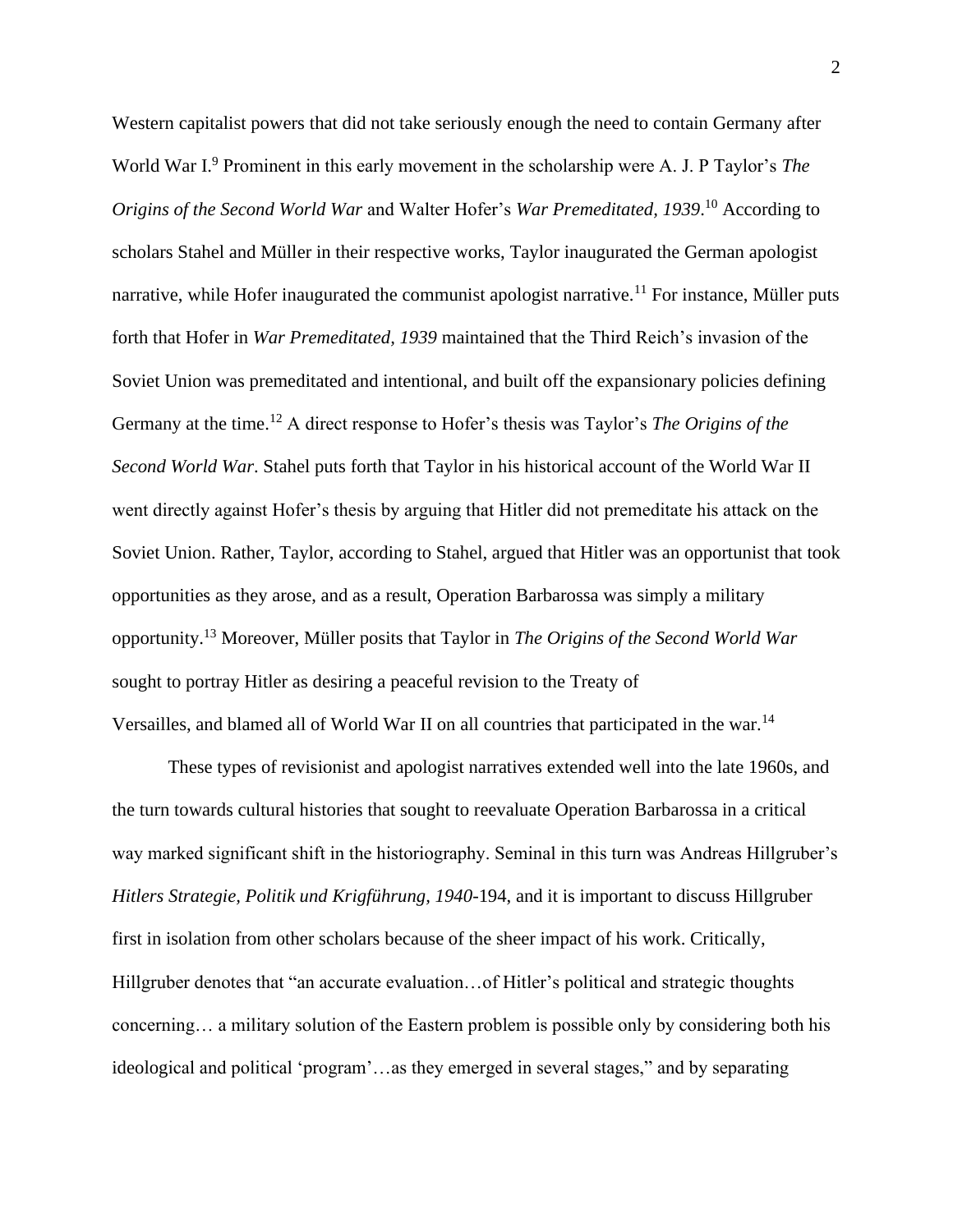Hitler's ideology and political program during the time span of planning for Operation Barbarossa would "lead to misinterpretation."<sup>15</sup> Furthermore in *Hitlers Strategie, Politik und Kriegführung*, Hillgruber's methodology influenced the methodological approach that scholars continue to utilize throughout the studies on Operation Barbarossa.<sup>16</sup> This method is embedded in a model of a combination of top-down and bottom-up history, which characterizes scholarship on Operation Barbarossa presently. Within this methodological approach, scholars seek to utilize a combination of governmental documents from top politicians and military figures, alongside personal papers of soldiers that participated in Operation Barbarossa such as letters, diaries, and the like.<sup>17</sup> Through this, a wider view of the event and a better understanding of the political and ideological beliefs of all levels of military and political participants in the military campaign is achievable.

From this, emerged a wide array of scholars, that presently define the historiography, and contribute to the shift towards reevaluating the role of the *Wehrmacht* in the atrocities committed by the German during Operation Barbarossa and the concerted effort to discern the culture of the *Wehrmacht*. Scholars now assert confidently that Operation Barbarossa was embedded deeply into the Third Reich's ideology, and as a key arm of the state, the *Wehrmacht* was firmly entrenched in that ideology as well.<sup>18</sup> Through this, scholars hold that Operation Barbarossa was essentially a "war of ideologies" and a primary piece of evidence in this assertion is the Martial Jurisdiction Decree.<sup>19</sup> Felix Römer in his chapter "The *Wehrmacht* in the War of Ideologies: The Army and Hitler's Criminal Orders on the Eastern Front," postulates that the Martial Jurisdiction Decree had advocates throughout the top ranks of the *Wehrmacht*. <sup>20</sup> Furthermore, Römer expounds on this statement with the example of *Generaloberst* Georg von Küchler who "regarded the Soviet political commissars and party functionaries as criminals and hoped that the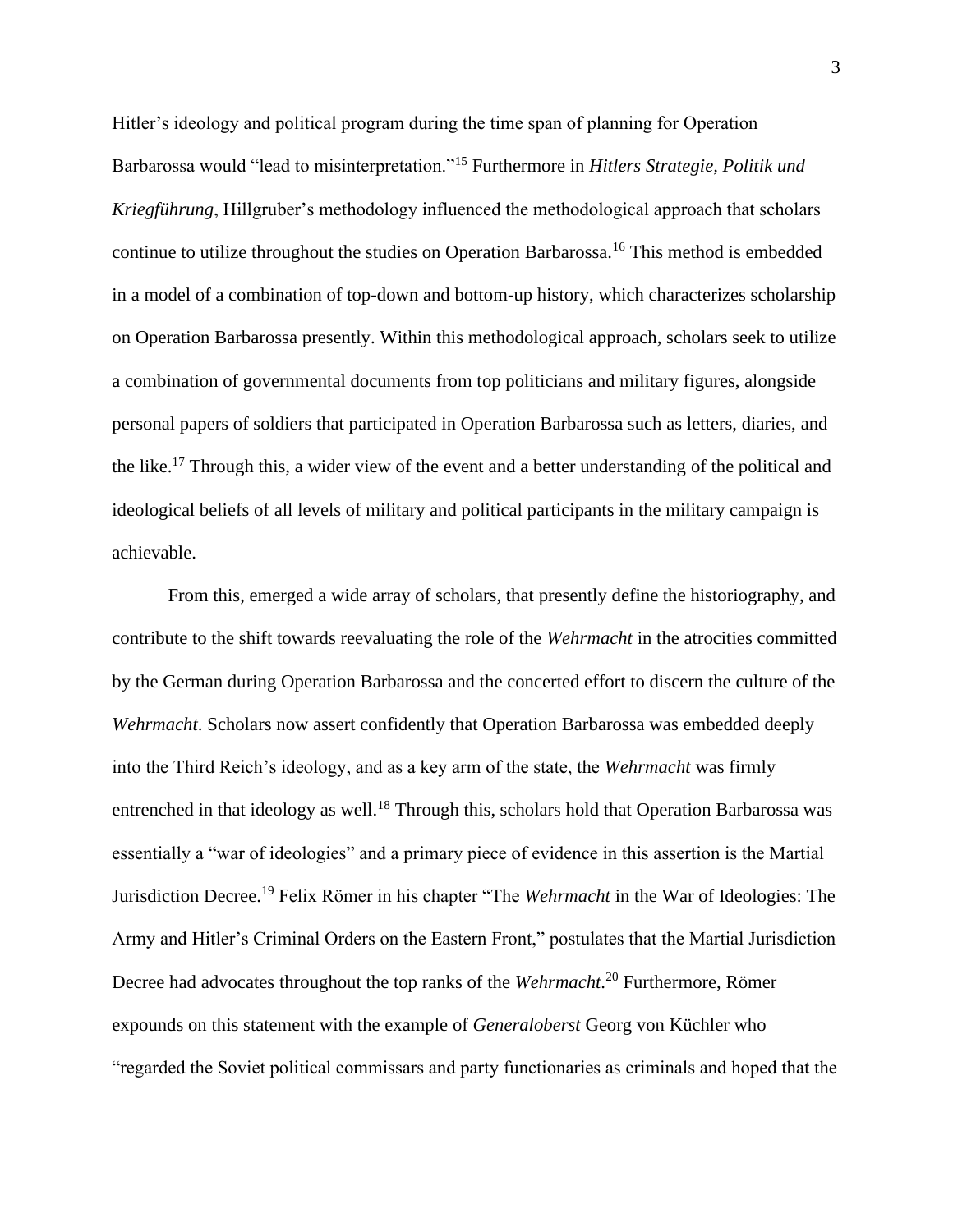policy of annihilation against them would also bring a military benefit."<sup>21</sup> In viewing Operation Barbarossa as a war of ideology carried out by the *Wehrmacht*, Jürgen Förster echoed Römer's assessment of the *Wehrmacht*. <sup>22</sup> Also focusing on the top military elite to ascertain the attitudes of the *Wehrmacht* towards Nazi ideology, Förster, like Römer looked to the behavior of *Wehrmacht* generals in determining the ideological leanings of the German army..<sup>23</sup> In doing so Förster stated "the attitude of the *Wehrmacht* to the indigenous population…was a mixture of racial arrogance, insecurity and naïve trust in the methods of force."<sup>24</sup> Further exemplifying the attitude of the *Wehrmacht*, Förster argued that "military leaders…believed that the dangers of Russia and Bolshevism should be eliminated forever."<sup>25</sup> In reassessing the complicity and guilt of the *Wehrmacht* in the historiography, this movement in the historiographical landscape is significant. Additionally, examples like Römer and Förster utilized, demonstrate a movement away from conceding to the virtuousness, and innocence, of the *Wehrmacht* in the atrocities committed by the Third Reich in World War II.

Moreover, scholars are beginning to reassess the guilt of the *Wehrmacht* by characterizing Operation Barbarossa, and the radicalization of the *Wehrmacht's* actions on the eastern front, as "a test case of the Nazi racial policy."<sup>26</sup> Emphasizing this conceptualization of the *Wehrmacht's* actions are historians like Konrad Kwiet in his journal article "Rehearsing for Murder: The Beginning of the Final Solution in Lithuania," who argue members of the *Wehrmacht* were radicalized during Operation Barbarossa as a result of the unchecked warfare.<sup>27</sup> For example, Kwiet points to when the *Wehrmacht* reached Lithuania as an example of the degree to which the *Wehrmacht* was willing to adhere to the extreme racial ideology prescribed by the Third Reich.<sup>28</sup> According to Kwiet, through the rhetoric instilled in reports of Soviet counter-attacks on the eastern front, the *Wehrmacht* became radicalized and more certain in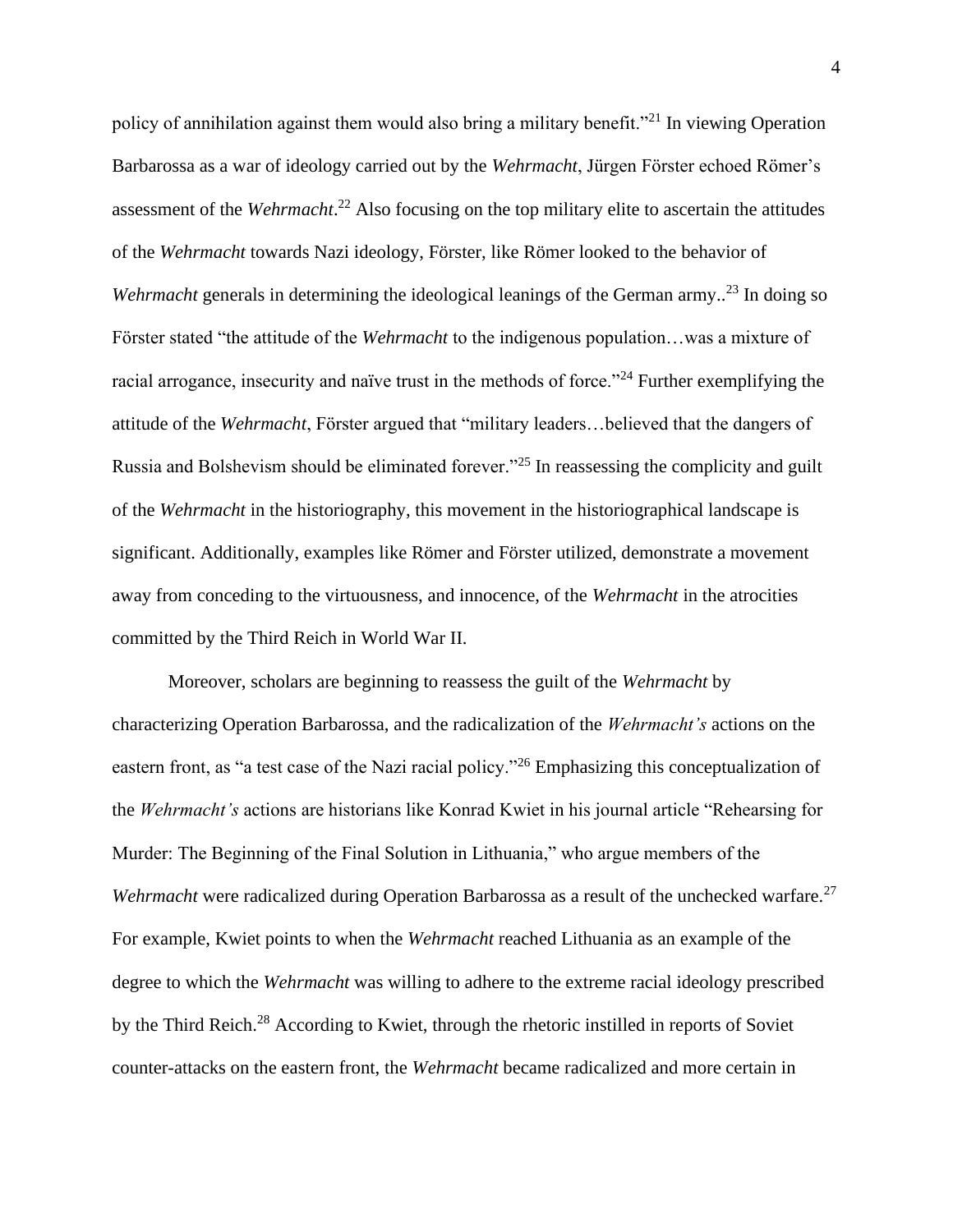carrying out violence against their adversaries.<sup>29</sup> Connecting to this view in the historiography, the radicalization of the lower echelons of the *Wehrmacht*, coincided with the radicalization of warfare on the eastern front.<sup>30</sup> Differently, some scholars mark the *Wehrmacht's* radicalization to Nazi ideology in the comparison between Operation Barbarossa and the invasion of Poland.<sup>31</sup> In doing so, scholars posit that there was an assumption that wartime atrocities would be part of Operation Barbarossa, as soldiers and SS men were issued "pre-emptive amnesty for crimes" they were assumed to have to carry out on the eastern front; whereas in the case of the Poland invasion, soldiers and SS men were pardoned after the fact.<sup>32</sup> Other scholars, like Aristotle Kallis in, "License,' and Genocide in the East: Reflections on Localized Eliminationist Violence during the First Stages of 'Operation Barbarossa' (1941),"assert that the air of permissibility contributed to the radicalization of the *Wehrmacht* and their role in the mass killings that occurred during Operation Barbarossa.<sup>33</sup> Moreover, scholars contend that as a test case for the Nazi racial ideology the *Wehrmacht* was not simply complicit in the mechanics of the Final Solution, but were facilitators of Nazi racial ideology and the atrocities that resulted from it.<sup>34</sup>

Through viewing Operation Barbarossa as a test case for Nazi ideology, scholars are actively reframing the military campaign to connect it to Hitler's Final Solution. These assertions are important, as they tie Operation Barbarossa directly to genocide studies, and marks another concerted shift in the historiography of Operation Barbarossa. Scholars who place Operation Barbarossa in the context of the final solution maintain that the operation was a steppingstone to the Final Solution, as the military campaign molded the mentality of Germans through fighting a barbarous war.<sup>35</sup> Moreover, Omer Bartov in his chapter "Operation Barbarossa and the Origins of the Final Solution" asserts that scholarship has taken so long to clearly state the connection between Operation Barbarossa and the Final Solution because of the sheer political implications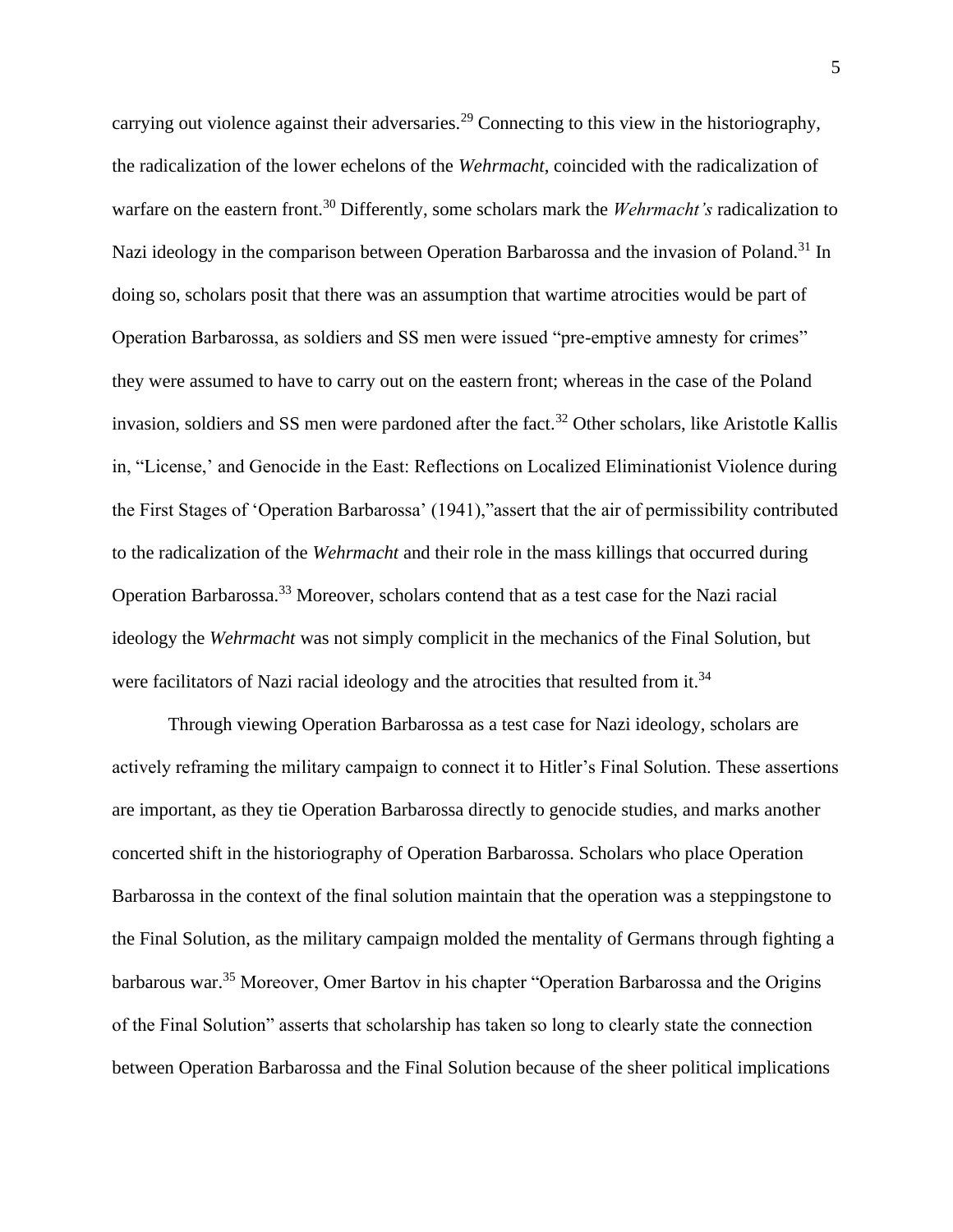of the statement.<sup>36</sup> As argued by Bartov, "to admit that Hitler and Himmler would not have been able to carry out their genocidal plans without the active collaboration of the *Wehrmacht's* command and the…participation of the junior officer corps and the rank and file…meant that a much larger portion of the German population shared the responsibility for the regime's crimes."<sup>37</sup> In agreeance with Bartov's assertion, Christian Streit in "*Wehrmacht*, *Einsatzgruppen*, Soviet POWS and Anti-Bolshevism in the Emergence of the Final Solution," maintains that while an order to execute all the Jews did not occur during Operation Barbarossa, Operation Barbarossa created the barbarous conditions that allowed the idea of the Final Solution to form.<sup>38</sup> However, differently from Bartov, Streit holds extreme anti-Bolshevism played a critical role in destroying the inhibiting factors and creating the right conditions that the idea of destroying all Jews in Europe could become a practical aim for the Third Reich.<sup>39</sup> Further defining this point in the historiography, scholars postulate the *Wehrmacht*, was a weapon for the Third Reich that they could utilize alongside the SS.<sup>40</sup>

Further, this shift in the historiography in connecting Operation Barbarossa to the Final Solution has made room for studies on the culture of the *Wehrmacht* to emerge. Scholars who study the culture of the *Wehrmacht*, argue that from the lowest ranks of the *Wehrmacht* there was support and a consensus around the genocidal Final Solution.<sup>41</sup> In the most recent scholarship on Operation Barbarossa, scholars confront, what type of moral values and value systems were entrenched in the *Wehrmacht's* culture.<sup>42</sup> This turn is in line with the seminal work on the topic by Omer Bartov. Omer Bartov in *The Eastern Front, 1941-45, German Troops and the Barbarisation of Warfare* maintained that the barbarization of the *Wehrmacht* was from "the conditions at the front; the social and educational background of the junior soldiers; and the political indoctrination of the troops." <sup>43</sup> Most recently, David Harrisville in the monograph, *The*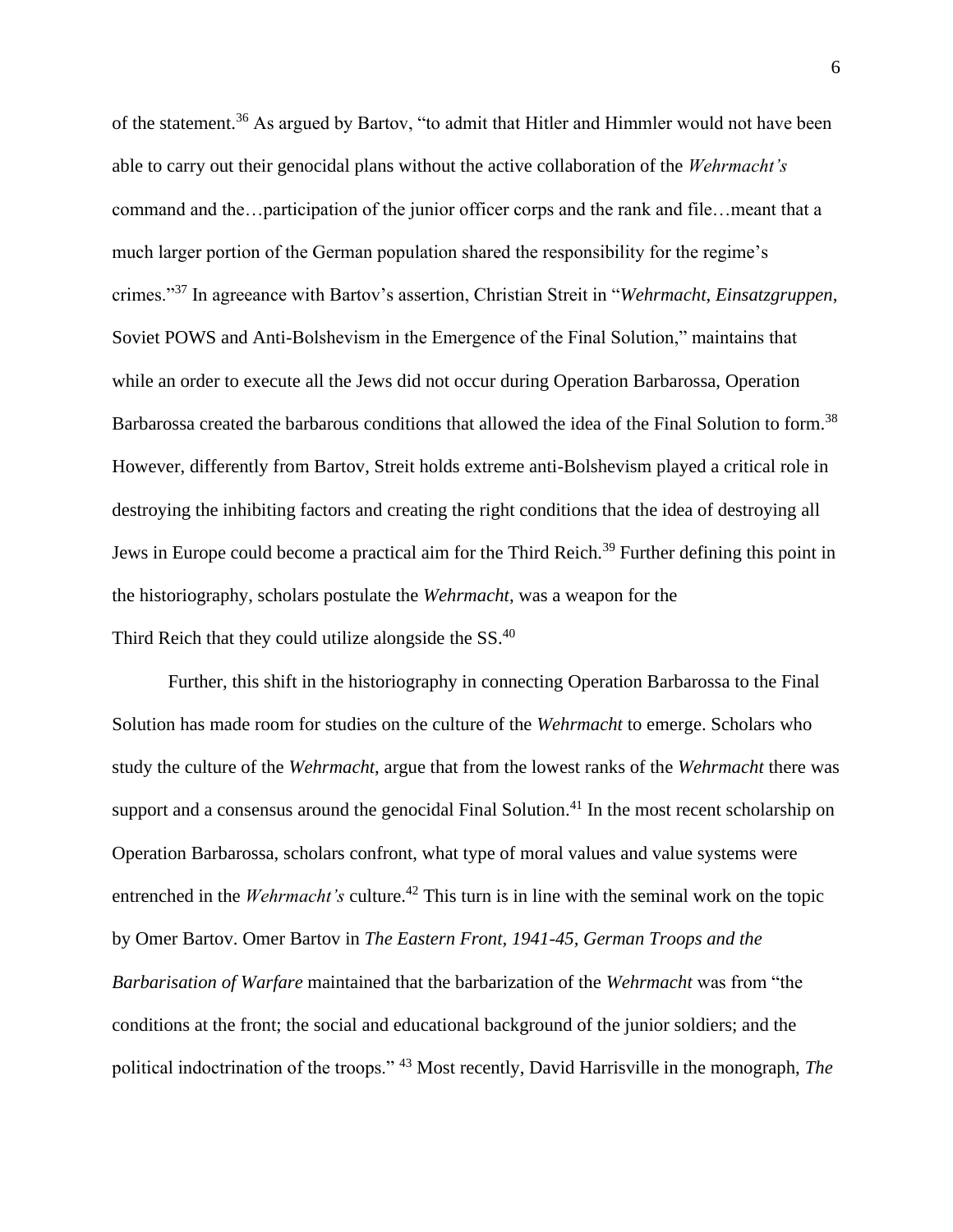*Virtuous Wehrmacht: Crafting the Myth of the German Solider on the Eastern Front, 1941-1944*, argued that the *Wehrmacht* was embedded in four key sets of values.<sup>44</sup> According to Harrisville, the most potent of these values were those of the Nazi party, which were built on a "hierarchy of races in existential competition with each other and the Jewish 'anti-race."<sup>45</sup> As a whole, this is significant and connects to what older scholars in the field have long argued, that the *Wehrmacht* was not virtuous and disconnected from German atrocities on the eastern front. Rather, this brings the new scholarship in line with scholars who study Operation Barbarossa in connection to the genocidal Final Solution and scholars like Omer Bartov. Harrisville's monograph is inherently connected to the work of Bartov. Bartov and Harrisville both analyze the regular soldier, rather than the elite ranks of the *Wehrmacht*. <sup>46</sup> Moreover, Harrisville, like Bartov analyzed the question of guilt of the soldier in the *Wehrmacht* in the war atrocities committed during Operation Barbarossa.<sup>47</sup> Furthermore, this marks a further shift away from absolving the German *Wehrmacht* of their guilt in wartime atrocities perpetrated on the eastern front. Rather, this shift in the historiography marks a concerted effort of historians to bring historical scholarship in line with the reality of the *Wehrmacht's* role in German war crimes committed during Operation Barbarossa.

While the new scholarship defining the historiography is making contributions to the connection between Operation Barbarossa, the *Wehrmacht*, and genocide studies; there remains gaps in the historiography that warrant investigation by historians. First, while English language scholarship has thoroughly analyzed the available Operation Barbarossa's German primary source documents, English language scholarship has still not seriously engaged with the available primary source documents from the former-Soviet Union to the same degree.<sup>48</sup> In connection to this, Stahel points out that secondary sources have often taken an uncritical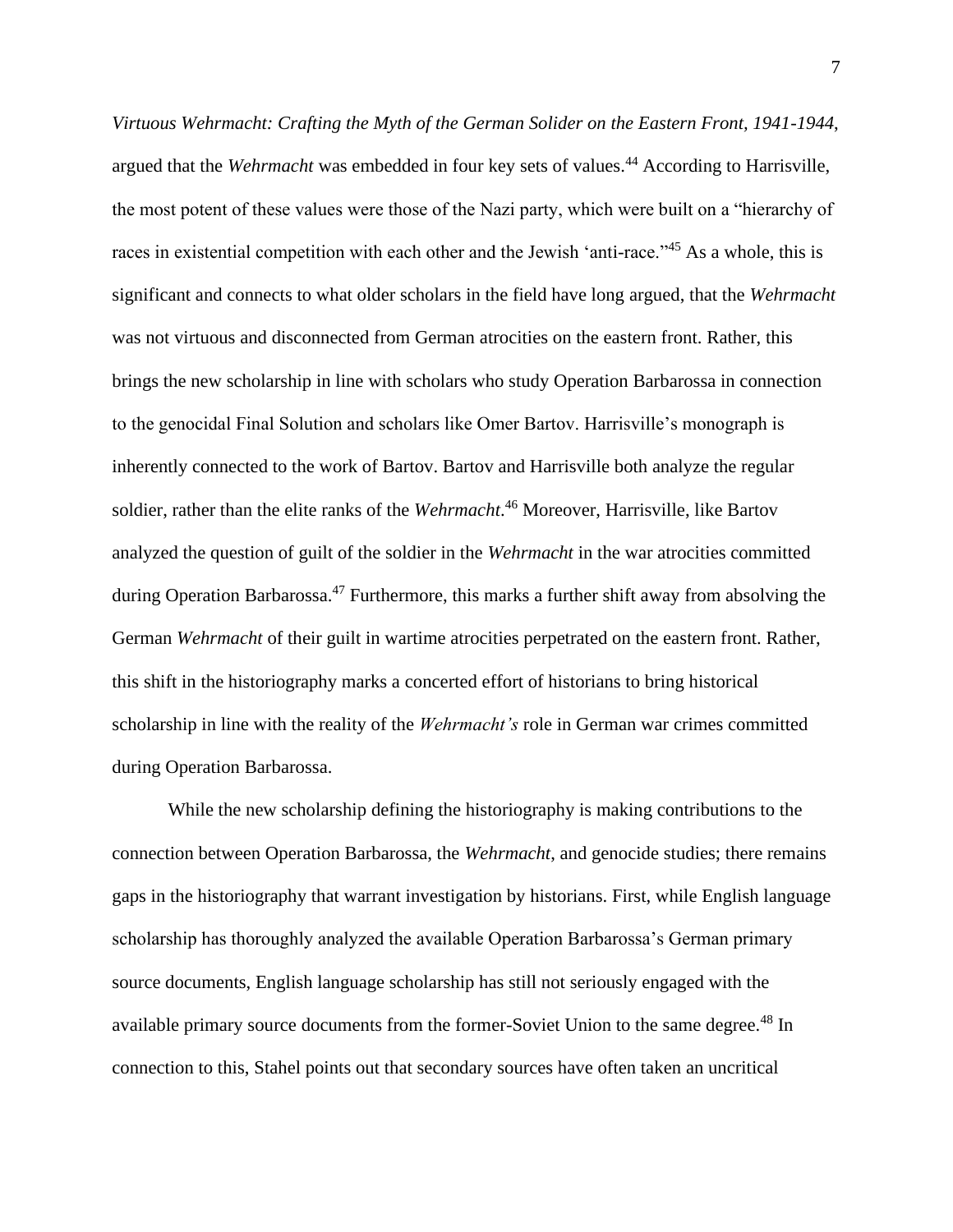approach to analyzing the Red Army's military skills.<sup>49</sup> This hole in the historiography needs to be addressed, because, as the adversary to the Third Reich in Operation Barbarossa, the Soviet Union's role needs to be seriously reconsidered. Further, the struggle over the control of the panzer division between the *Oberkommando des Heeres* and Hitler needs to be reevaluated in the scholarship, as this event is typically treated as just another part of a failing strategic plan in Operation Barbarossa.<sup>50</sup> By readdressing this hole in the historiography, scholars would gain another dimension to the dispute between Hitler and the *OKH*, while perhaps developing a deeper narrative to the failure of Operation Barbarossa. Further gaps in the historiography on Operation Barbarossa that warrant attention include, additional studies on the culture of the *Wehrmacht*. Harrisville's most recent contribution to the historiography, *The Virtuous Wehrmacht*, further challenged the traditional view of the *Wehrmacht* as absolved from guilt of wartime atrocities carried out on the eastern front.<sup>51</sup> By further investigating the attempts to indoctrinate the *Wehrmacht* by the Third Reich's high command, the historiography could develop further to ascertain how exactly pre-campaign indoctrination intersected with war time radicalization to result in the acceptance of the Final Solution's values on the eastern front.

Operation Barbarossa initiated some of World War II's bloodiest battles, and saw some of the most atrocious crimes committed by the Third Reich.<sup>52</sup> Moreover, as Operation Barbarossa's influence on the outcome of the Second World War II, but also the map of Europe was expansive.<sup>53</sup> Not only did Operation Barbarossa cement Hitler's defeat, it also enabled the process of Sovietization of eastern Europe to occur in the post-war landscape.<sup>54</sup> Because of the sheer importance of Operation Barbarossa to the memory of the *Wehrmacht* following World War II, a German apologist narrative emerged in the historiography in the immediate aftermath of World War II.<sup>55</sup> This paper argued that in the late 1960s a concerted shift away from German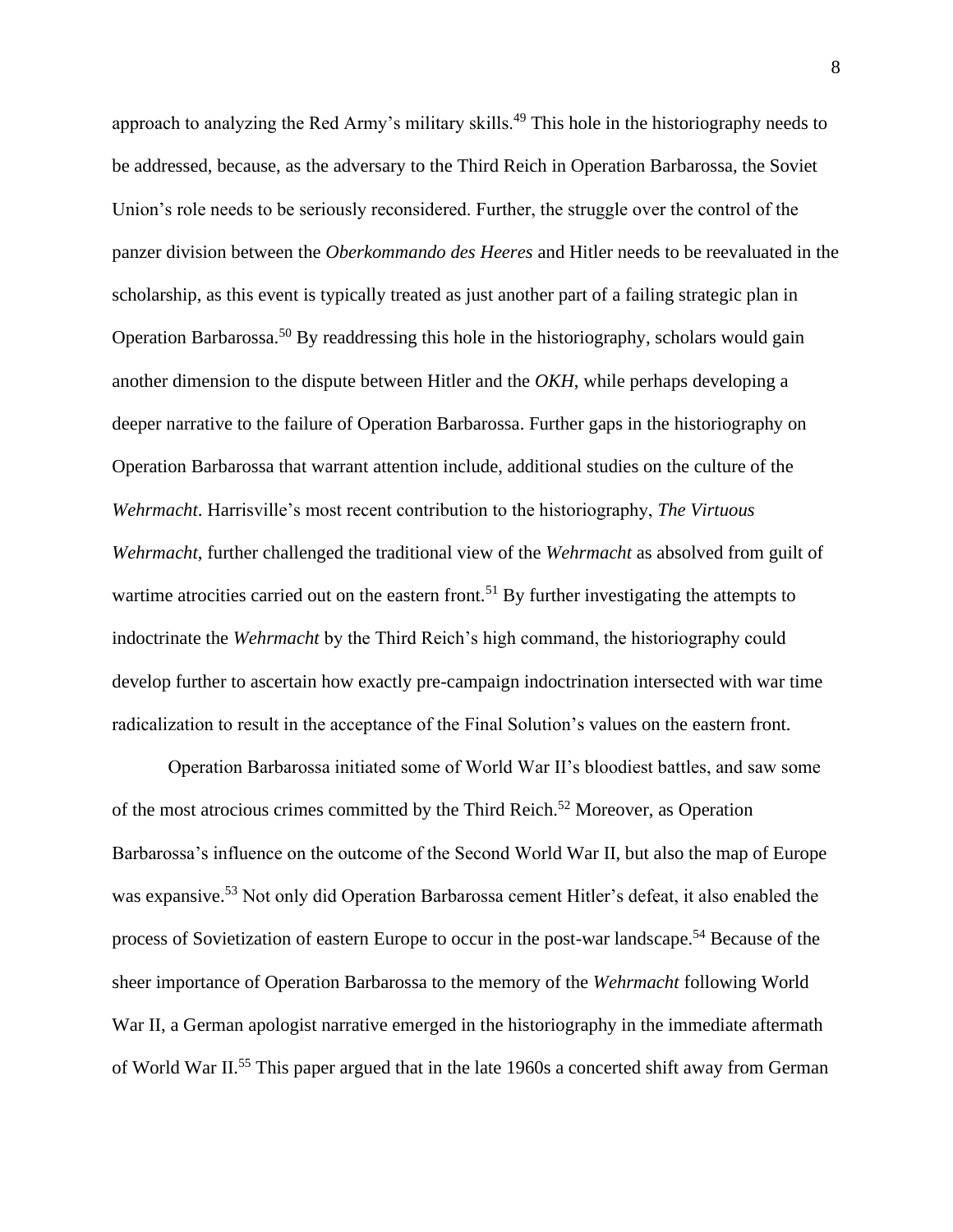apologist interpretations of Operation Barbarossa emerged in the historiography, and in its place

a reevaluation of the role of the *Wehrmacht*'s role in the genocidal atrocities committed during

Operation Barbarossa, and a general turn towards genocide studies emerged in the

historiographical landscape.

<sup>7</sup> Stahel, *Operation Barbarossa and Germany's Defeat in the East*, 9.

<sup>12</sup> Müller, "Introduction," 9; See also: Hofer, *War Premeditated, 1939*. See also for another view on Hofer's role in the historiography of Operation Barbarossa: H. W. Koch, "Operation Barbarossa – The Current State of the Debate," *The Historical Journal* 31, no. 2 (1988): 378.

<sup>&</sup>lt;sup>1</sup> Jonathan Dimbleby, *Operation Barbarossa: The History of a Cataclysm* (New York, NY: Oxford University Press, 2021), 141; David Stahel, *Operation Barbarossa and Germany's Defeat in the East* (New York, NY: Cambridge University Press, 2009), 1; André Mineau, *Operation Barbarossa: Ideology and Ethics against Human Dignity* (New York, NY: Rodopi, 2004), 1; R. D. Hooker Jr., "The World Will Hold Its Breath: Reinterpreting Operation Barbarossa," *Parameters* 29, no. 1 (1999): 150; Rolf-Dieter Müller, "Introduction," in *Hitler's War in the East: A Critical Assessment* (New York, NY: Berghahn Books, 2002), 1.

<sup>2</sup> Dimbleby, *Operation Barbarossa*, 141.

<sup>3</sup> Dimbleby, *Operation Barbarossa*, 256-260.

<sup>4</sup> Gerd R. Ueberschär, "Introduction," in *Hitler's War in the East: A Critical Reassessment* by Rold Dieter Müller and Gerd R. Ueberschär (New York, NY: Berghahn Books, 2002), 73.

<sup>5</sup> Ueberschär, "Introduction," 73.

<sup>6</sup> Stahel, *Operation Barbarossa and Germany's Defeat in the East*, 2; Dimbleby, *Operation Barbarossa*, xxxviii;

<sup>8</sup> Stahel, *Operation Barbarossa and Germany's Defeat in the East*, 9. See also: Erich von Manstein, *Lost Victories* (Novato, CA: Henry Regnery, 1958), 154, 169-171, 181. See also: Jürgen Förster, "The Relation Between Operation Barbarossa as an Ideological War of Extermination and the Final Solution," in *The Final Solution: Origins and Implementation*, ed. David Cesarani (London, United Kingdom: Routledge, 1994), 85-86.

<sup>9</sup> Stahel, *Operation Barbarossa and Germany's Defeat in the East*, 9-10.

<sup>10</sup> Müller, "Introduction," 8-9; Stahel, *Operation Barbarossa and Germany's Defeat in the East*, 8-10.

<sup>11</sup> Müller, "Introduction," 8-9; Stahel, *Operation Barbarossa and Germany's Defeat in the East*, 8-10. See also:

A.J.P Taylor, *The Origins of the Second World War* (New York, NY: Simon & Schuster, 1961); Walter Hofer, *War Premeditated, 1939* (London, United Kingdom: Thames & Hudson, 1955).

<sup>13</sup> Stahel, *Operation Barbarossa and Germany's Defeat in the East*, 8. See also: Taylor, *The Origins of the Second World War*.

<sup>14</sup> Müller, "Introduction," 10. See also: Taylor, *The Origins of the Second World War*.

<sup>15</sup> Andreas Hillgruber. *Hitlers Strategie, Politik und Kriegführung, 1940-1941* (Bonn, Germany: Bernard & Graefe, 1965), 586.

<sup>16</sup> For Hillgruber's method see: Hillgruber, *Hitlers Strategie, Politik und Kriegführung, 1940-1941*, 19-20.

<sup>17</sup> See also: Stahel, *Operation Barbarossa and Germany's Defeat in the East*, 3-5; Jeff Rutherford, *Combat and Genocide on the Eastern Front: The German Infantry's War, 1941-1944* (New York, NY: Cambridge University Press, 2014), 29-33; David A. Harrisville, *The Virtuous Wehrmacht: Creating the Myth of the German Soldier on the Eastern Front, 1941-1944* (Ithaca, NY: Cornell University Press, 2021), 13-15.

<sup>18</sup> Dimbleby, *Operation Barbarossa*, 207-208; Förster, "The Relation between Operation Barbarossa as an Ideological War of Extermination and the Final Solution," 87-88; Felix Römer, "The *Wehrmacht* in the War of Ideologies: The Army and Hitler's Criminal Orders on the Eastern Front," in *Nazi Policy on the Eastern Front, 1941: Total War, Genocide, and Radicalization*," ed. Alex J. Kay, Jeff Rutherford, and David Stahel (Rochester,

NY: University of Rochester Press, 2012), 73; Konrad Kwiet, "Rehearsing for Murder: The Beginning of the Final Solution in Lithuania in June 1941." *Holocaust and Genocide Studies* 12, no. 1 (1998): 3-4.

<sup>19</sup> Römer, "The Wehrmacht in the War of Ideologies," 79.

<sup>20</sup> Römer, "The Wehrmacht in the War of Ideologies," 79.

<sup>21</sup> Römer, "The Wehrmacht in the War of Ideologies," 79.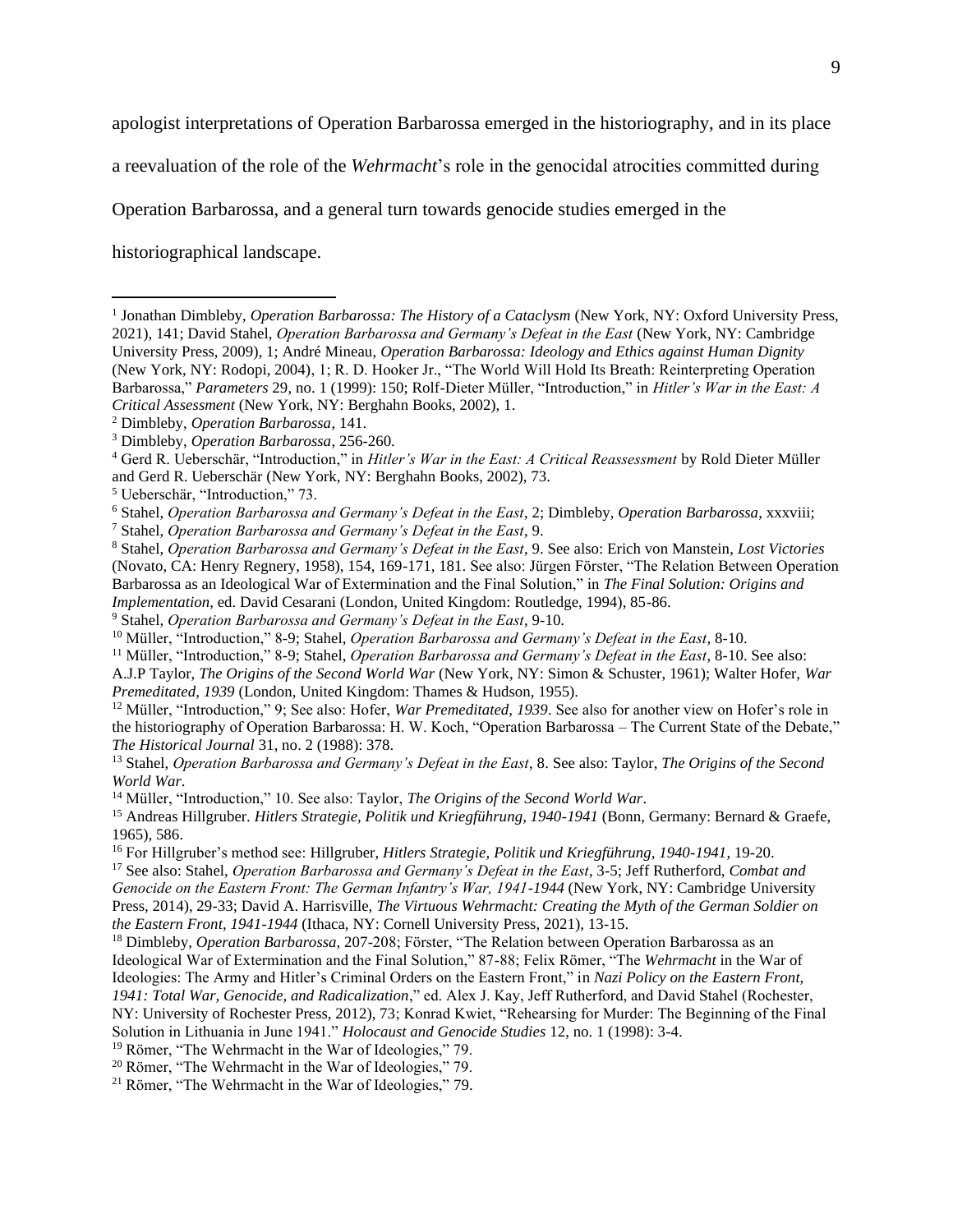<sup>25</sup> Förster, "Operation Barbarossa as an Ideological War of Extermination and the Final Solution," 90; Römer, "The Wehrmacht in the War of Ideologies," 79.

<sup>26</sup> Förster, "Operation Barbarossa as an Ideological War of Extermination and the Final Solution," 87. See also: Christian Hartmann, *Operation Barbarossa: Nazi Germany's War in the East, 1941-1945*, translated by Alexander Starritt (Oxford, United Kingdom: Oxford University Press, 2018), 9-13.

<sup>27</sup> Kwiet, "Rehearsing for Murder," 3-4.

<sup>28</sup> Kwiet, "Rehearsing for Murder," 5.

<sup>29</sup> Kwiet, "Rehearsing for Murder," 5.

<sup>30</sup> David Stahel, "Radicalizing Warfare: The German Command and the Failure of Operation Barbarossa," in *Nazi Policy on the Eastern Front, 1941: Total War, Genocide, and Radicalization*, ed. Alex J. Kay, Jeff Rutherford, and David Stahel (Rochester, NY: University of Rochester Press, 2012), 21.

<sup>31</sup> Förster, "Operation Barbarossa as an Ideological War of Extermination and the Final Solution," 89

<sup>32</sup> Förster, "Operation Barbarossa as an Ideological War of Extermination and the Final Solution," 89.

<sup>33</sup> Aristotle Kallis, "License' and Genocide in the East: Reflections on Localized Eliminationist Violence during the First Stages of 'Operation Barbarossa' (1941)," *Studies in Ethnicity and Nationalism* 7, no. 3 (2007): 10.

<sup>34</sup> Dimbleby, *Operation Barbarossa*, xli.

<sup>35</sup> Omer Bartov, "Operation Barbarossa and the Origins of the Final Solution," in *The Final Solution: Origins and Implementation*, ed. David Cesarani (London, United Kingdom: Routledge, 1994), 119; Christian Streit,"

*Wehrmacht*, *Einsatzgruppen*, Soviet POWS and Anti-Bolshevism in the Emergence of the Final Solution," in *The Final Solution: Origins and Implementation*, ed. David Cesarani (London, United Kingdom: Routledge, 1994), 103. <sup>36</sup> Bartov, "Operation Barbarossa and the Origins of the Final Solution," 121.

<sup>37</sup> Bartov, "Operation Barbarossa and the Origins of the Final Solution," 121.

<sup>38</sup> Streit," *Wehrmacht*, *Einsatzgruppen*, Soviet POWS and Anti-Bolshevism in the Emergence of the Final Solution," 103.

<sup>39</sup> Streit," *Wehrmacht*, *Einsatzgruppen*, Soviet POWS and Anti-Bolshevism in the Emergence of the Final Solution," 103.

<sup>40</sup> Jürgen Förster, "Barbarossa Revisited: Strategy and Ideology in the East," *Jewish Social Studies* 50, no. ½ (1992): 23.

<sup>41</sup> Rutherford, *Combat and Genocide on the Eastern Front*, 34-55; Harrisville, *The Virtuous Wehrmacht*, 13-15.

<sup>42</sup> Harrisville, *The Virtuous Wehrmacht*, 5.

<sup>43</sup> Omer Bartov, *The Eastern Front, 1941-45, German Troops and the Barbarisation of Warfare* (New York, NY: Palgrave MacMillan, 2001). 4.

<sup>44</sup> Harrisville, *The Virtuous Wehrmacht*, 23.

<sup>45</sup> Harrisville, *The Virtuous Wehrmacht*, 23.

<sup>46</sup> Bartov, *The Eastern Front,* 6; Harrisville, *The Virtuous Wehrmacht*, 5, 13-15.

<sup>47</sup> Bartov, *The Eastern Front,* 6; Harrisville, *The Virtuous Wehrmacht*, 5, 23.

<sup>48</sup> Stahel, *Operation Barbarossa and Germany's Defeat in the East*, 21-22.

<sup>49</sup> Stahel, *Operation Barbarossa and Germany's Defeat in the East*, 22.

<sup>50</sup> Stahel, *Operation Barbarossa and Germany's Defeat in the East*, 22.

<sup>51</sup> Bartov, *The Eastern Front,* 6; Harrisville, *The Virtuous Wehrmacht*, 5, 13-15, 23.

<sup>52</sup> Ueberschär, "Introduction," 73.

<sup>53</sup> Hartmann, *Operation Barbarossa*, 1-2.

<sup>54</sup> Stahel, *Operation Barbarossa and Germany's Defeat in the East*, 2; Dimbleby, *Operation Barbarossa*, xxxviii; Hartmann, *Operation Barbarossa*, 2.

<sup>55</sup> Stahel, *Operation Barbarossa and Germany's Defeat in the East*, 9.

<sup>&</sup>lt;sup>22</sup> Förster, "Operation Barbarossa as an Ideological War of Extermination and the Final Solution," 88; Römer, "The Wehrmacht in the War of Ideologies," 79.

<sup>&</sup>lt;sup>23</sup> Förster, "Operation Barbarossa as an Ideological War of Extermination and the Final Solution," 90; Römer, "The Wehrmacht in the War of Ideologies," 79.

<sup>24</sup> Förster, "Operation Barbarossa as an Ideological War of Extermination and the Final Solution," 88.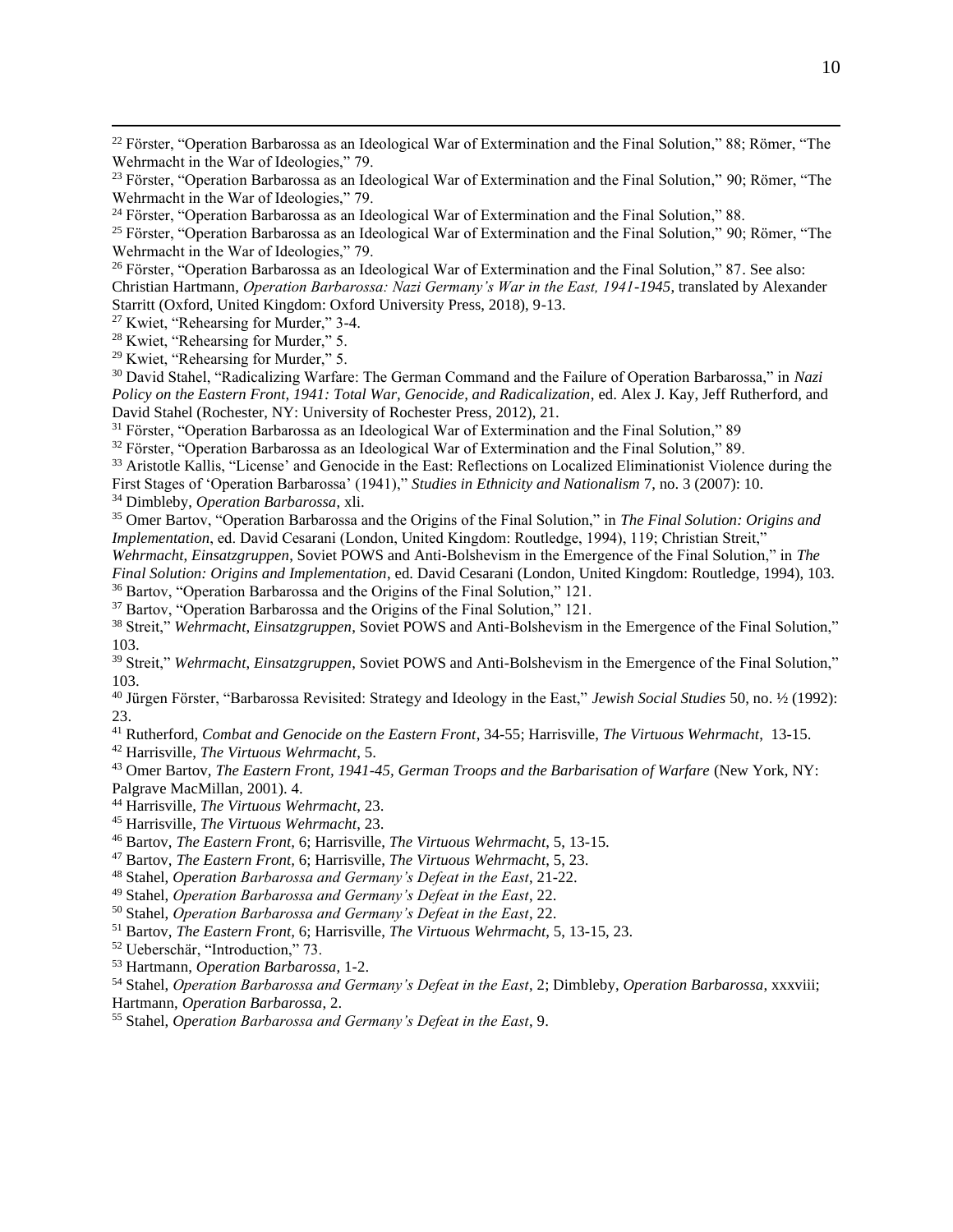## Bibliography

- Bartov, Omer. *The Eastern Front, 1941-45, German Troops and the Barbarisation of Warfare*. 2<sup>nd</sup> ed. London, United Kingdom: Palgrave Macmillan, 2001.
- Bartov, Omer. "Operation Barbarossa and the Origins of the Final Solution." In *The Final Solution: Origins and Implementation*, edited by David Cesarani, 119-136. London, United Kingdom: Routledge, 1994.
- Dimbleby, Jonathan. *Operation Barbarossa: The History of a Cataclysm*. Oxford, United Kingdom: Oxford University Press, 2021
- Förster, Jürgen. "The Relation Between Operation Barbarossa as an Ideological War of Extermination and the Final Solution." In *The Final Solution: Origins and Implementation*, edited by David Cesarani, 85-102. London, United Kingdom: Routledge, 1994.
- Förster, Jürgen. "Barbarossa Revisited: Strategy and Ideology in the East." *Jewish Social Studies* 50, no. ½ (1992):21-36.
- Harrisville, David A. *The Virtuous Wehrmacht: Crafting the Myth of the German Soldier on the Eastern Front, 1941-1944*. Ithaca, NY: Cornell University Press, 2021.
- Harrisville, David. "Unholy Crusaders: The Wehrmacht and the Reestablishment of Soviet Churches during Operation Barbarossa." *Central European History* 52, no. 1 (2019): 620-649
- Hartmann, Christian. *Operation Barbarossa: Nazi Germany's War in the East, 1941-1945*. Translated by Alexander Starritt. Oxford, United Kingdom: Oxford University Press, 2018.
- Hillgruber, Andreas. *Hitlers Strategie, Politik und Kriegführung, 1940-1941*. Bonn, Germany: Bernard & Graefe, 1965.
- Hooker, R.D. "The World Will Hold Its Breath: Reinterpreting Operation Barbarossa." *The US Army War College Quarterly* 29, no. 1 (1999): 150-164.
- Kallis, Aristotle. "License' and Genocide in the East: Reflections on Localized Eliminationist Violence during the Frist Stages of 'Operation Barbarossa." *Studies in Ethnicity and Nationalism* 7, no. 3 (2007): 6-23.
- Koch, H.W. "Operation Barbarossa-The Current State of the Debate." *The Historical Journal* 31, no. 2 (1988): 377-390.
- Krylova, Anna. *Soviet Women in Combat: A History of Violence on the Eastern Front*. Cambridge, United Kingdom: Cambridge University Press, 2011.